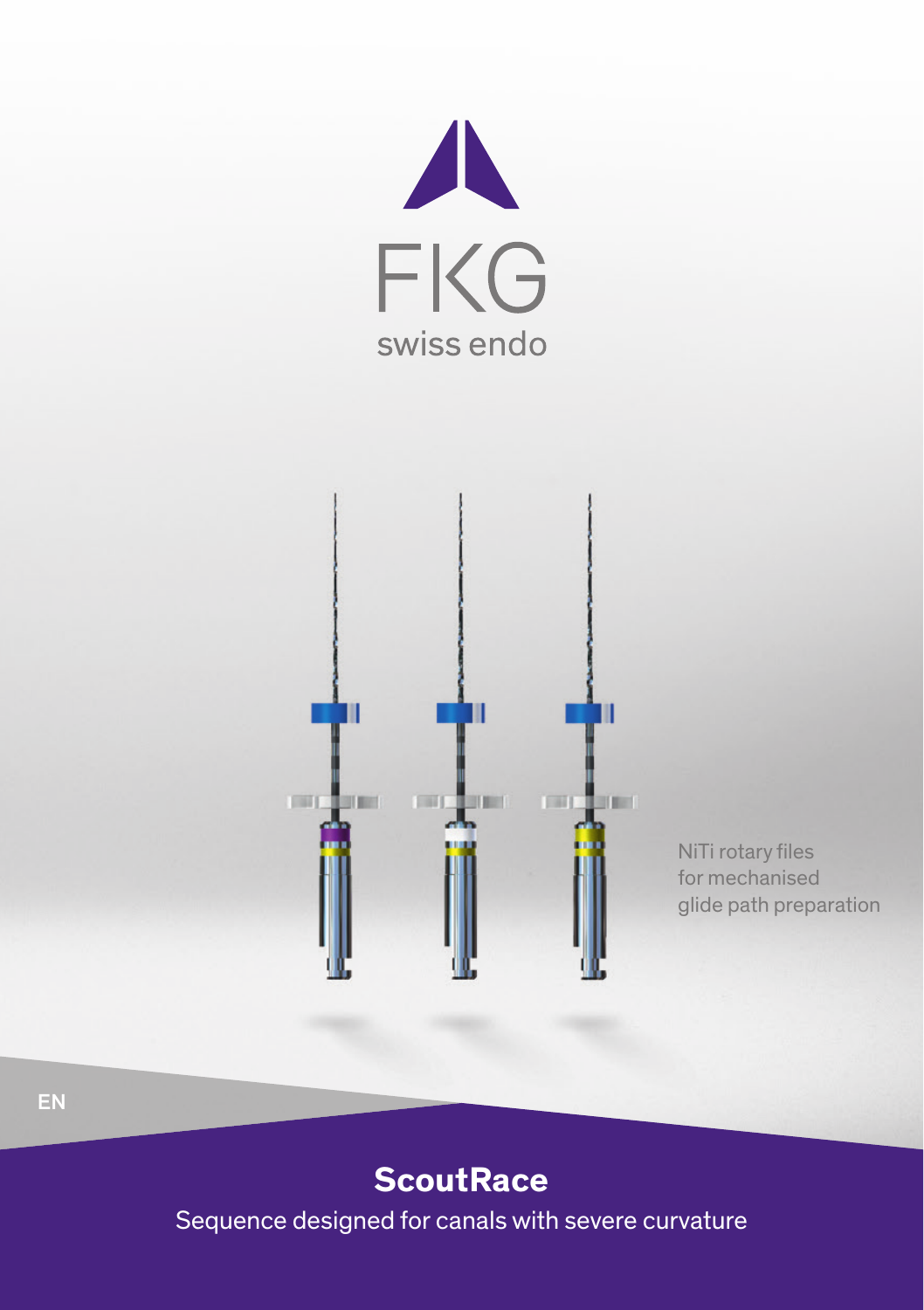## **The FKG Race range**

An internationally-recognised reference, Race (Reamer with Alternating Cutting Edges) is the most complete selection of NiTi rotary files for root canal treatment.

#### **ScoutRace**

The range designed for canals with severe curvature

ScoutRace is a sequence of three instruments with .02 taper and with ISO sizes of 10, 15 and 20. They are designed to mechanically prepare root canals with severe curvature, or «S» type canals. The files operate at a speed of 600-800 rotations per minute, and are used after determining the working length. The ScoutRace range enables the glide path shaping faster and safer than

with manual instruments. The anatomy of the median and apical thirds are well respected, to experience no transportation and nor ledges. The files adapt perfectly to the canal's shape, thanks to their .02 taper and remarkable flexibility. The ScoutRace can be used without pressure up to working length. Root canal shaping can then be carried out with dedicated FKG instruments.

#### **FKG Race: Specifications**

FKG

Several exclusive technological advances lie behind Race range's efficacy and worldwide renown:

- $\blacktriangleright$  Exclusive rounded safety tip for precise quiding
- $\blacktriangleright$  Alternating cutting edges to eliminate screwing-in effect
- $\blacktriangleright$  Sharp edges for best cutting efficiency
- $\blacktriangleright$  Electro-chemical polishing for better resistance to torsion and fatigue
- ► SafetyMemoDisc (SMD) to master metal fatigue

# pared. **BERGET THEFT** ISO 10/.02 ISO 15/.02 ISO 20/.02

## **ScoutRace availability**

- **Sterile blister** 25 mm
- 2 X 1 ScoutRace Sequence 6 x Individual files

**Non-sterile blister** 21/25/31 mm

2 × 1 ScoutRace Sequence 6 x Individual files

Pre-operation Diagnosis: pulpitis



**Illustration of a case with a severe apical curvature**

Courtesy of Dr. Gilberto Debelian (Norway)